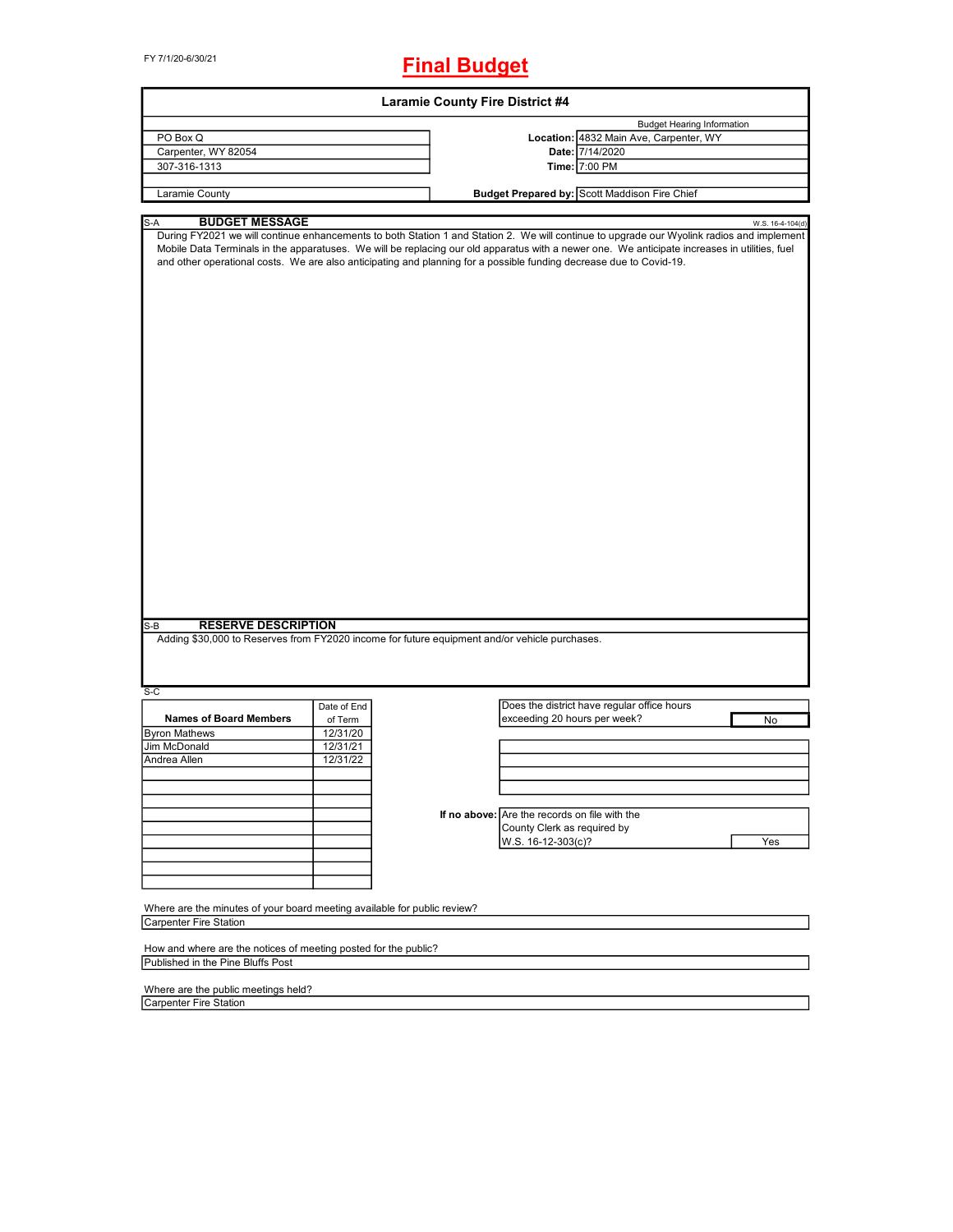## **FINAL BUDGET SUMMARY**

|       | <b>OVERVIEW</b>                                             | 2018-2019<br>Actual | 2019-2020<br>Estimated | 2020-2021<br>Proposed | Final Approval |
|-------|-------------------------------------------------------------|---------------------|------------------------|-----------------------|----------------|
|       |                                                             |                     |                        |                       |                |
| $S-1$ | <b>Total Budgeted Expenditures</b>                          | \$121,164           | \$131,420              | \$288,425             | \$348,425      |
| $S-2$ | <b>Total Principal to Pay on Debt</b>                       | \$0                 | \$0                    | \$0                   | \$0            |
| $S-3$ | <b>Total Change to Restricted Funds</b>                     | \$0                 | \$60,000               | \$0                   | \$100,000      |
|       |                                                             |                     |                        |                       |                |
| $S-4$ | <b>Total General Fund and Forecasted Revenues Available</b> | \$758,093           | \$876,915              | \$895,673             | \$936,194      |
|       |                                                             |                     |                        |                       |                |
| $S-5$ | Amount requested from County Commissioners                  | \$255,524           | \$351,657              | \$348.425             | \$348,425      |
|       |                                                             |                     |                        |                       |                |
| $S-6$ | <b>Additional Funding Needed:</b>                           |                     |                        | \$0                   | \$0            |

|                   | <b>REVENUE SUMMARY</b>                                                          |                 | 2019-2020<br>Estimated | 2020-2021<br>Proposed | <b>Final Approval</b>           |
|-------------------|---------------------------------------------------------------------------------|-----------------|------------------------|-----------------------|---------------------------------|
|                   |                                                                                 |                 |                        |                       |                                 |
| $S-7$             | <b>Operating Revenues</b>                                                       | \$0             | \$80                   | \$0                   | \$0                             |
| $S-8$             | Tax levy (From the County Treasurer)                                            | \$249,735       | \$351,657              | \$348,425             | \$348,425                       |
| $S-9$             | <b>Government Support</b>                                                       | \$0             | \$0                    | \$0                   | \$0                             |
| $S-10$            | Grants                                                                          | \$0             | \$22,727               | \$0                   | \$0                             |
| $S-11$            | Other County Support (Not from Co. Treas.)                                      | \$5,788         | \$0                    | \$0                   | \$0                             |
| $S-12$            | <b>Miscellaneous</b>                                                            | \$2,339         | \$2,220                | \$0                   | \$0                             |
| $S-13$            | <b>Other Forecasted Revenue</b>                                                 | \$0             | \$0                    | \$0                   | \$0                             |
| $S-14$            | <b>Total Revenue</b>                                                            | \$257.862       | \$376.684              | \$348.425             | \$348.425                       |
| FY 7/1/20-6/30/21 |                                                                                 |                 |                        |                       | Laramie County Fire District #4 |
|                   |                                                                                 | 2018-2019       | 2019-2020              | 2020-2021             |                                 |
|                   | <b>EXPENDITURE SUMMARY</b>                                                      | Actual          | Estimated              | Proposed              | <b>Final Approval</b>           |
|                   |                                                                                 |                 |                        |                       |                                 |
| $S-15$            | <b>Capital Outlay</b>                                                           | \$45,160        | \$66,546               | \$177,850             | \$225,000                       |
| $S-16$            | <b>Interest and Fees On Debt</b>                                                | \$0             | \$0                    | \$0                   | \$0                             |
| $S-17$            | <b>Administration</b>                                                           | \$5,674         | \$2,410                | \$8,375               | \$5,875                         |
| $S-18$            | <b>Operations</b>                                                               | \$62,510        | \$51,701               | \$91,500              | \$105,250                       |
| $S-19$            | <b>Indirect Costs</b>                                                           | \$7,820         | \$10,762               | \$10,700              | \$12,300                        |
| <b>S-20R</b>      | <b>Expenditures paid by Reserves</b>                                            | \$0             | \$0                    | \$0                   | \$0                             |
| $S-20$            | <b>Total Expenditures</b>                                                       | \$121,164       | \$131,420              | \$288,425             | \$348,425                       |
|                   |                                                                                 |                 |                        |                       |                                 |
|                   |                                                                                 | 2018-2019       | 2019-2020              | 2020-2021             |                                 |
|                   | <b>DEBT SUMMARY</b>                                                             | Actual          | Estimated              | Proposed              | <b>Final Approval</b>           |
|                   |                                                                                 |                 |                        |                       |                                 |
| $S-21$            | <b>Principal Paid on Debt</b>                                                   | \$0             | \$0                    | \$0                   | \$0                             |
|                   |                                                                                 |                 |                        |                       |                                 |
|                   | <b>CASH AND INVESTMENTS</b>                                                     | 2018-2019       | 2019-2020              | 2020-2021             | <b>Final Approval</b>           |
|                   |                                                                                 | Actual          | Estimated              | Proposed              |                                 |
|                   |                                                                                 |                 |                        |                       |                                 |
| $S-22$            | TOTAL GENERAL FUNDS                                                             | \$500,231       | \$500,231              | \$547,248             | \$587,769                       |
|                   |                                                                                 |                 |                        |                       |                                 |
|                   | <b>Summary of Reserve Funds</b><br><b>Beginning Balance in Reserve Accounts</b> |                 |                        |                       |                                 |
|                   |                                                                                 |                 |                        |                       |                                 |
| $S-23$            |                                                                                 |                 |                        |                       |                                 |
| $S-24$            | a. Sinking and Debt Service Funds                                               | \$0             | \$0                    | \$0                   | \$0                             |
| $S-25$            | b. Reserves                                                                     | \$21,827        | \$21,827               | \$81,827              | \$81,827                        |
| $S-26$            | c. Bond Funds                                                                   | \$0             | \$0                    | \$0                   | \$0                             |
|                   | Total Reserves (a+b+c)                                                          | \$21,827        | \$21,827               | \$81,827              | \$81,827                        |
| $S-27$            | Amount to be added                                                              |                 |                        |                       |                                 |
| $S-28$            | a. Sinking and Debt Service Funds                                               | \$0             | \$0                    | \$0                   | \$0                             |
| $S-29$            | b. Reserves                                                                     | \$0             | \$60,000               | \$0                   | \$100,000                       |
| $S-30$            | c. Bond Funds                                                                   | \$0             | \$0                    | \$0                   | \$0                             |
|                   | Total to be added (a+b+c)                                                       | \$0             | \$60,000               | \$0                   | \$100,000                       |
|                   |                                                                                 |                 |                        |                       |                                 |
| $S-31$            | Subtotal                                                                        | \$21,827        | \$81,827               | \$81,827              | \$181,827                       |
| $S-32$<br>$S-33$  | Less Total to be spent<br>TOTAL RESERVES AT END OF FISCAL YEAR                  | \$0<br>\$21,827 | \$0<br>\$81,827        | \$0<br>\$81.827       | \$0<br>\$181.827                |

*Budget Officer / District Official (if not same as "Submitted by")*

Date adopted by Special District

Carpenter, WY 82054 **DISTRICT ADDRESS:** PO Box Q **PREPARED BY:** Scott Maddison Fire Chief

**DISTRICT PHONE:** 307-316-1313

1/23/19 *Form approved by Wyoming Department of Audit, Public Funds Division Prepared in compliance with the Uniform Municipal Fiscal Procedures Act (W.S. 16-4-101 through 124) as it applies.*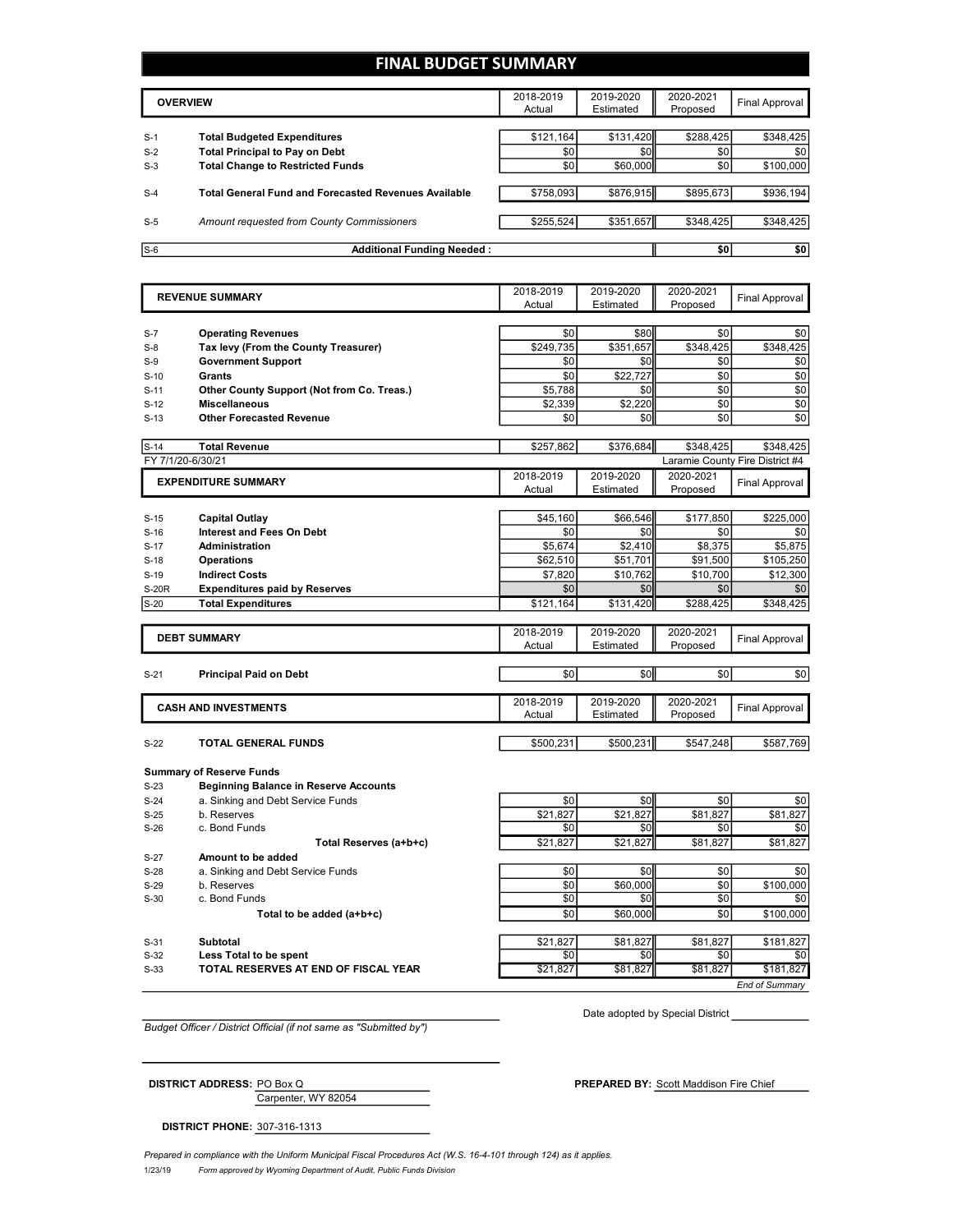## **Final Budget**

**PROPERTY TAXES AND ASSESSMENTS** 2018-2019 Actual 2019-2020 Estimated 2020-2021 2020-2021 Final Approval **R-1 Property Taxes and Assessments Received** R-1.1 **Tax Levy (From the County Treasurer)** \$249,735 \$351,657 \$348,425 \$348,425 R-1.2 **Other County Support 55,788 FORECASTED REVENUE** 2018-2019 Actual 2019-2020 Estimated 2020-2021 Proposed Final Approval **R-2 Revenues from Other Governments** R-2.1 R-2.2 R-2.3 R-2.4 Other (Specify) R-2.5 **Total Government Support** \$0 \$0 \$0 \$0 **R-3 Operating Revenues** R-3.1 R-3.2 R-3.3 **Communication Communication Communication Communication Communication Communication Communication Communication S80** R-3.4 **Total Operating Revenues** \$0| \$0| \$0| \$0 **R-4 Grants** R-4.1 Direct Federal Grants R-4.2 Federal Grants thru State Agencies R-4.3 Grants from State Agencies **1988** Canada Control Control (Section 1982, 727 R-4.4 **Total Grants** \$0 \$22,727 \$0 \$0 **R-5 Miscellaneous Revenue** R-5.1 **hterest https://www.fluide.org/community/community/community/state of the S420**  $\frac{1}{2}$ R-5.2 **Cther: Specify Donation Contract Contract Contract Structure Contract Contract Contract Contract Contract Structure Structure Structure Structure Structure Structure Structure Structure Structure Structure Structure** R-5.3 R-5.4 **Total Miscellaneous** \$2,339 \$2,220 \$0 \$0 R-5.5 **Total Forecasted Revenue** \$2,339 \$25,027 \$0 \$0 **R-6 Other Forecasted Revenue** R-6.1 **a. Other past due-as estimated by Co. Treas.** R-6.2 b. Other forecasted revenue (specify): R-6.3 R-6.4 R-6.5 R-6.6 **Total Other Forecasted Revenue (a+b)** \$0 \$0 \$0 \$0 City (or Town) Aid State Aid Additional County Aid (non-treasurer) Other: Additional Interest Sales of Goods or Services Customer Charges Donation Laramie County Fire District #4 **NAME OF DISTRICT/BOARD**

**FYE** 6/30/2021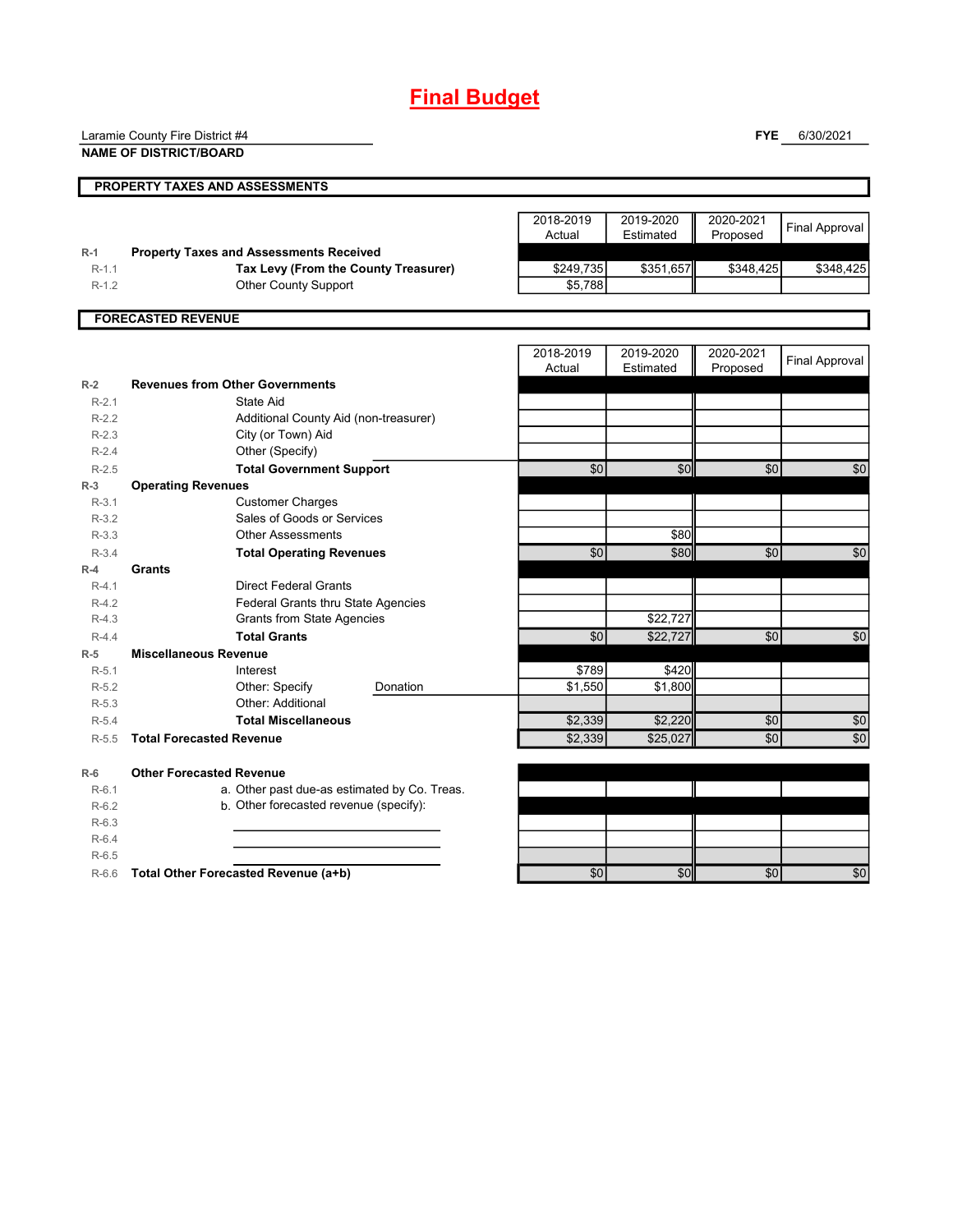## **CAPITAL OUTLAY BUDGET**

| $E-1$     | <b>Capital Outlay</b>       |                         |          |
|-----------|-----------------------------|-------------------------|----------|
| $E - 1.1$ |                             | <b>Real Property</b>    |          |
| $E-1.2$   |                             | Vehicles                | \$19,500 |
| $E - 1.3$ |                             | <b>Office Equipment</b> | \$1,357  |
| $E - 1.4$ |                             | Other (Specify)         |          |
| $E - 1.5$ |                             | PPE & Radios            | \$24.303 |
| $E - 1.6$ |                             |                         |          |
| $E-1.7$   |                             |                         |          |
| $E-1.8$   | <b>TOTAL CAPITAL OUTLAY</b> |                         | \$45,160 |

|         |                             |                  | 2018-2019 | 2019-2020 | 2020-2021 |                |
|---------|-----------------------------|------------------|-----------|-----------|-----------|----------------|
|         |                             |                  | Actual    | Estimated | Proposed  | Final Approval |
|         | <b>Capital Outlay</b>       |                  |           |           |           |                |
| $E-1.1$ |                             | Real Property    |           |           |           | \$85,000       |
| $E-1.2$ |                             | Vehicles         | \$19,500  |           | \$60,500  | \$75,000       |
| $E-1.3$ |                             | Office Equipment | \$1,357   |           |           |                |
| $E-1.4$ |                             | Other (Specify)  |           |           |           |                |
| $E-1.5$ |                             | PPE & Radios     | \$24,303  | \$66,546  | \$117,350 | \$65,000       |
| $E-1.6$ |                             |                  |           |           |           |                |
| $E-1.7$ |                             |                  |           |           |           |                |
| $E-1.8$ | <b>TOTAL CAPITAL OUTLAY</b> |                  | \$45,160  | \$66,546  | \$177,850 | \$225,000      |

## **ADMINISTRATION BUDGET**

|           |                                      |                                 | Actual  |
|-----------|--------------------------------------|---------------------------------|---------|
| $E-2$     | <b>Personnel Services</b>            |                                 |         |
| $E - 2.1$ |                                      | Administrator                   |         |
| $E-2.2$   |                                      | Secretary                       |         |
| $E - 2.3$ |                                      | Clerical                        |         |
| $E-2.4$   |                                      | Other (Specify)                 |         |
| $E-2.5$   |                                      | Treasurer                       |         |
| $E - 2.6$ |                                      |                                 |         |
| $E - 2.7$ |                                      |                                 |         |
| $E-3$     | <b>Board Expenses</b>                |                                 |         |
| $E - 3.1$ |                                      | Travel                          |         |
| $E-3.2$   |                                      | Mileage                         |         |
| $E - 3.3$ |                                      | Other (Specify)                 |         |
| $E - 3.4$ |                                      |                                 |         |
| $E - 3.5$ |                                      |                                 |         |
| $E - 3.6$ |                                      |                                 |         |
| $E-4$     | <b>Contractual Services</b>          |                                 |         |
| $E - 4.1$ |                                      | Legal                           |         |
| $E-4.2$   |                                      | Accounting/Auditing             | \$2,223 |
| $E-4.3$   |                                      | Other (Specify)                 |         |
| $E - 4.4$ |                                      |                                 |         |
| $E-4.5$   |                                      |                                 |         |
| $E-4.6$   |                                      |                                 |         |
| $E-5$     | <b>Other Administrative Expenses</b> |                                 |         |
| $E - 5.1$ |                                      | <b>Office Supplies</b>          | \$1,026 |
| $E - 5.2$ |                                      | Office equipment, rent & repair | \$1,386 |
| $E - 5.3$ |                                      | Education                       |         |
| $E - 5.4$ |                                      | Registrations                   | \$853   |
| $E-5.5$   |                                      | Other (Specify)                 |         |
| $E - 5.6$ |                                      | <b>Legal Notices</b>            | \$37    |
| $E - 5.7$ |                                      | <b>Bank Fees</b>                | \$150   |
| $E - 5.8$ |                                      |                                 |         |
| $E-6$     | <b>TOTAL ADMINISTRATION</b>          |                                 | \$5,674 |

|                          |                                      | 2018-2019<br>Actual | 2019-2020<br>Estimated | 2020-2021<br>Proposed | <b>Final Approval</b> |
|--------------------------|--------------------------------------|---------------------|------------------------|-----------------------|-----------------------|
| Z                        | <b>Personnel Services</b>            |                     |                        |                       |                       |
| $E - 2.1$                | Administrator                        |                     |                        |                       |                       |
| $E - 2.2$                | Secretary                            |                     |                        |                       |                       |
| $E-2.3$                  | Clerical                             |                     |                        |                       |                       |
| $E - 2.4$                | Other (Specify)                      |                     |                        |                       |                       |
| $E - 2.5$                | Treasurer                            |                     |                        | \$125                 | \$125                 |
| $E - 2.6$                |                                      |                     |                        |                       |                       |
| $E - 2.7$                |                                      |                     |                        |                       |                       |
| $\overline{\phantom{0}}$ | <b>Board Expenses</b>                |                     |                        |                       |                       |
| $E - 3.1$                | Travel                               |                     |                        |                       |                       |
| $E - 3.2$                | Mileage                              |                     |                        |                       |                       |
| $E - 3.3$                | Other (Specify)                      |                     |                        |                       |                       |
| $E - 3.4$                |                                      |                     |                        |                       |                       |
| $E - 3.5$                |                                      |                     |                        |                       |                       |
| $E - 3.6$                |                                      |                     |                        |                       |                       |
| ı.                       | <b>Contractual Services</b>          |                     |                        |                       |                       |
| $E - 4.1$                | Legal                                |                     |                        |                       |                       |
| $E-4.2$                  | Accounting/Auditing                  | \$2,223             | \$1,658                | \$2,200               | \$2,500               |
| $E - 4.3$                | Other (Specify)                      |                     |                        |                       |                       |
| $E - 4.4$                |                                      |                     |                        |                       |                       |
| $E - 4.5$                |                                      |                     |                        |                       |                       |
| $E - 4.6$                |                                      |                     |                        |                       |                       |
| 5                        | <b>Other Administrative Expenses</b> |                     |                        |                       |                       |
| $E - 5.1$                | Office Supplies                      | \$1,026             | \$252                  | \$2,800               | \$1,500               |
| $E - 5.2$                | Office equipment, rent & repair      | \$1,386             | \$313                  | \$3,000               | \$1,500               |
| $E - 5.3$                | Education                            |                     |                        |                       |                       |
| $E - 5.4$                | Registrations                        | \$853               |                        |                       |                       |
| $E - 5.5$                | Other (Specify)                      |                     |                        |                       |                       |
| $E - 5.6$                | <b>Legal Notices</b>                 | \$37                | \$34                   | \$50                  | \$50                  |
| $E - 5.7$                | <b>Bank Fees</b>                     | \$150               | \$154                  | \$200                 | \$200                 |
| $E - 5.8$                |                                      |                     |                        |                       |                       |
| ŝ                        | <b>TOTAL ADMINISTRATION</b>          | \$5,674             | \$2,410                | \$8,375               | \$5,875               |
|                          |                                      |                     |                        |                       |                       |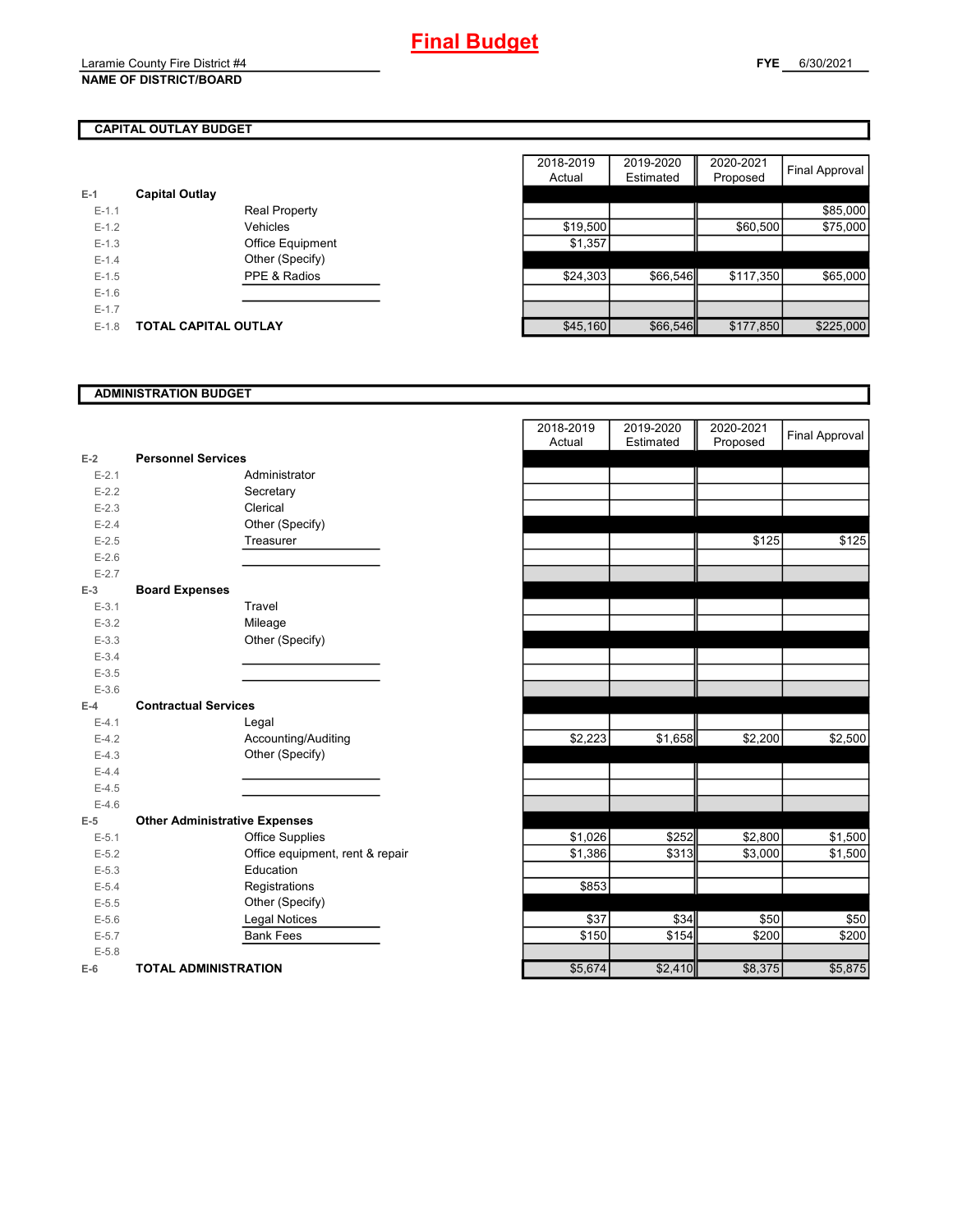Laramie County Fire District #4

## **OPERATIONS BUDGET**

| $E-7$     | <b>Personnel Services</b>              |          |          |                      |           |
|-----------|----------------------------------------|----------|----------|----------------------|-----------|
| $E - 7.1$ | Wages--Operations                      |          |          |                      |           |
| $E - 7.2$ | <b>Service Contracts</b>               |          |          |                      |           |
| $E - 7.3$ | Other (Specify)                        |          |          |                      |           |
| $E - 7.4$ |                                        |          |          |                      |           |
| $E - 7.5$ |                                        |          |          |                      |           |
| $E - 7.6$ |                                        |          |          |                      |           |
| $E-8$     | <b>Travel</b>                          |          |          |                      |           |
| $E-8.1$   | Mileage                                |          |          |                      |           |
| $E-8.2$   | Other (Specify)                        |          |          |                      |           |
| $E-8.3$   |                                        |          |          |                      |           |
| $E-8.4$   |                                        |          |          |                      |           |
| $E - 8.5$ |                                        |          |          |                      |           |
| $E-9$     | <b>Operating supplies (List)</b>       |          |          |                      |           |
| $E-9.1$   | <b>Equipment Repairs</b>               | \$1,737  | \$334    | \$2,500              | \$2,500   |
| $E-9.2$   | Fuel                                   | \$4,026  | \$6,286  | \$5,000              | \$10,000  |
| $E-9.3$   | Radios/PPE                             | \$200    | \$1,700  | \$1,000              | \$13,000  |
| $E-9.4$   | Station Supplies                       | \$6,939  | \$1,983  | $\overline{$}10,000$ | \$5,000   |
| $E-9.5$   | see additional details                 | \$24,742 | \$11,201 | \$30,000             | \$20,000  |
| $E-10$    | <b>Program Services (List)</b>         |          |          |                      |           |
| $E-10.1$  | Training                               | \$4,917  | \$5,527  | \$10,000             | \$16,250  |
| $E-10.2$  | Recruitment/Retention                  | \$1,868  | \$3,516  | \$5,000              | \$6,000   |
| $E-10.3$  | Travel                                 | \$619    |          | \$2,000              |           |
| $E-10.4$  | Physicals                              |          |          | \$5,000              | \$5,000   |
| $E-10.5$  |                                        |          |          |                      |           |
| $E-11$    | <b>Contractual Arrangements (List)</b> |          |          |                      |           |
| $E-11.1$  | Grounds Keeping                        | \$450    | \$450    | \$1,500              | \$5,000   |
| $E-11.2$  |                                        |          |          |                      |           |
| $E-11.3$  |                                        |          |          |                      |           |
| $E-11.4$  |                                        |          |          |                      |           |
| $E-11.5$  |                                        |          |          |                      |           |
| $E-12$    | <b>Other operations (Specify)</b>      |          |          |                      |           |
| $E-12.1$  | <b>Utilities</b>                       | \$17,012 | \$19,319 | \$17,000             | \$20,000  |
| $E-12.2$  | Dues/Memberships                       |          | \$1,386  | \$2,500              | \$2,500   |
| $E-12.3$  |                                        |          |          |                      |           |
| $E-12.4$  |                                        |          |          |                      |           |
| $E-12.5$  |                                        |          |          |                      |           |
| $E-13$    | <b>TOTAL OPERATIONS</b>                | \$62,510 | \$51,701 | \$91,500             | \$105,250 |

|                |                                        | 2018-2019<br>Actual | 2019-2020<br>Estimated | 2020-2021<br>Proposed | <b>Final Approval</b> |
|----------------|----------------------------------------|---------------------|------------------------|-----------------------|-----------------------|
| $\overline{7}$ | <b>Personnel Services</b>              |                     |                        |                       |                       |
| $E - 7.1$      | Wages--Operations                      |                     |                        |                       |                       |
| $E - 7.2$      | <b>Service Contracts</b>               |                     |                        |                       |                       |
| $E - 7.3$      | Other (Specify)                        |                     |                        |                       |                       |
| $E - 7.4$      |                                        |                     |                        |                       |                       |
| $E - 7.5$      |                                        |                     |                        |                       |                       |
| $E - 7.6$      |                                        |                     |                        |                       |                       |
| 8              | <b>Travel</b>                          |                     |                        |                       |                       |
| $E-8.1$        | Mileage                                |                     |                        |                       |                       |
| $E-8.2$        | Other (Specify)                        |                     |                        |                       |                       |
| $E-8.3$        |                                        |                     |                        |                       |                       |
| $E - 8.4$      |                                        |                     |                        |                       |                       |
| $E-8.5$        |                                        |                     |                        |                       |                       |
| 9              | <b>Operating supplies (List)</b>       |                     |                        |                       |                       |
| $E-9.1$        | <b>Equipment Repairs</b>               | \$1,737             | \$334                  | \$2,500               | \$2,500               |
| $E-9.2$        | Fuel                                   | \$4,026             | \$6,286                | \$5,000               | \$10,000              |
| $E-9.3$        | Radios/PPE                             | \$200               | \$1,700                | \$1,000               | \$13,000              |
| $E-9.4$        | <b>Station Supplies</b>                | \$6,939             | $\overline{\$1,983}$   | \$10,000              | \$5,000               |
| $E - 9.5$      | see additional details                 | \$24,742            | \$11,201               | \$30,000              | \$20,000              |
| 10             | <b>Program Services (List)</b>         |                     |                        |                       |                       |
| $E-10.1$       | Training                               | \$4,917             | \$5,527                | \$10,000              | \$16,250              |
| $E-10.2$       | Recruitment/Retention                  | \$1,868             | \$3,516                | \$5,000               | \$6,000               |
| $E-10.3$       | Travel                                 | \$619               |                        | \$2,000               |                       |
| $E-10.4$       | Physicals                              |                     |                        | \$5,000               | \$5,000               |
| $E-10.5$       |                                        |                     |                        |                       |                       |
| $-11$          | <b>Contractual Arrangements (List)</b> |                     |                        |                       |                       |
| $E-11.1$       | Grounds Keeping                        | \$450               | \$450                  | \$1,500               | \$5,000               |
| $E-11.2$       |                                        |                     |                        |                       |                       |
| $E-11.3$       |                                        |                     |                        |                       |                       |
| $E-11.4$       |                                        |                     |                        |                       |                       |
| $E-11.5$       |                                        |                     |                        |                       |                       |
| 12             | <b>Other operations (Specify)</b>      |                     |                        |                       |                       |
| $E-12.1$       | <b>Utilities</b>                       | \$17,012            | \$19,319               | \$17,000              | \$20,000              |
| $E-12.2$       | Dues/Memberships                       |                     | \$1,386                | \$2,500               | \$2,500               |
| $E-12.3$       |                                        |                     |                        |                       |                       |
| $E-12.4$       |                                        |                     |                        |                       |                       |
| $E-12.5$       |                                        |                     |                        |                       |                       |
| $-13$          | <b>TOTAL OPERATIONS</b>                | \$62,510            | \$51701                | \$91,500              | \$105 250             |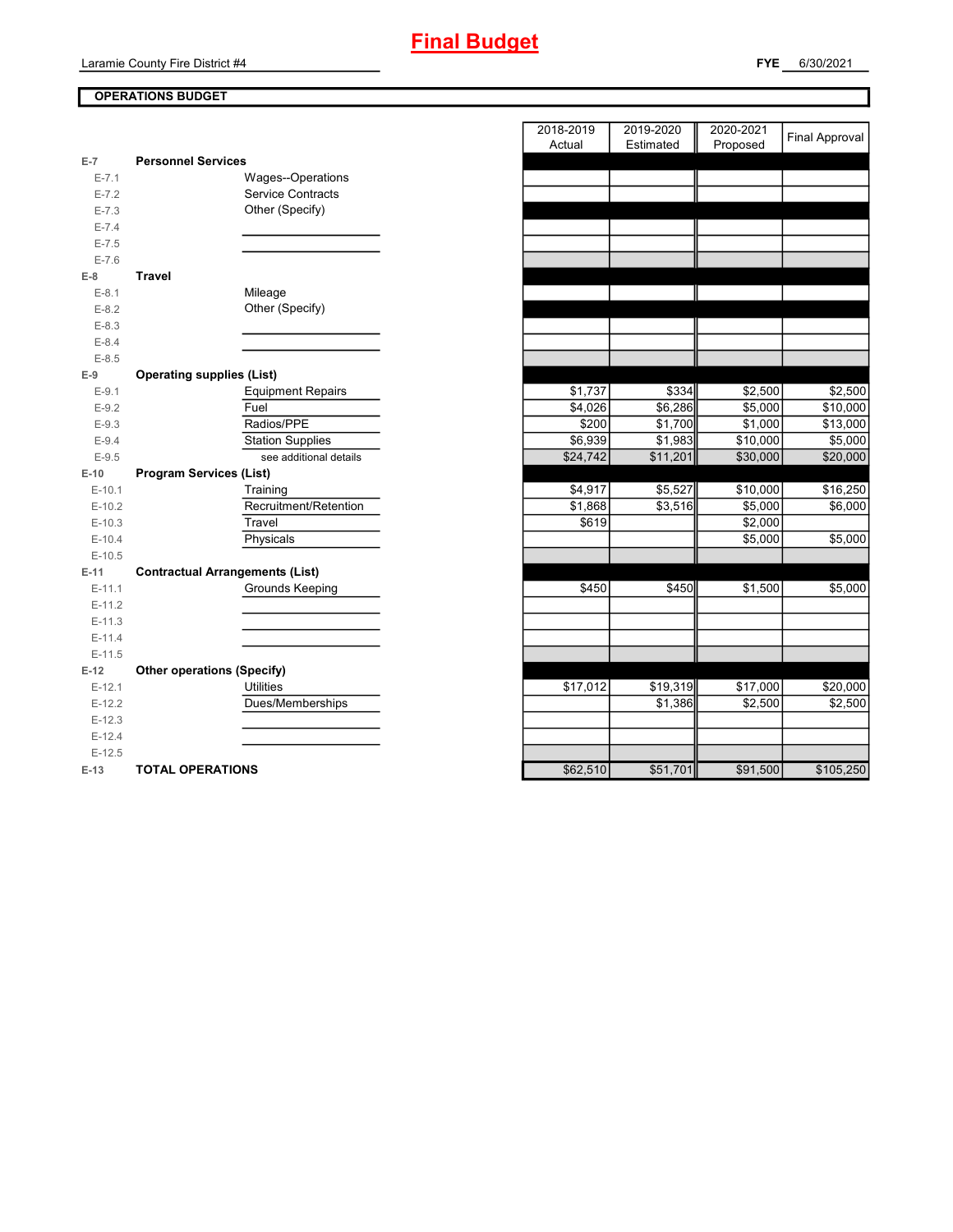

## **INDIRECT COSTS BUDGET**

|          |                              | Actual  |
|----------|------------------------------|---------|
| $E-14$   | <b>Insurance</b>             |         |
| $E-14.1$ | Liability                    | \$1,125 |
| $E-14.2$ | Buildings and vehicles       | \$58    |
| $E-14.3$ | Equipment                    |         |
| $E-14.4$ | Other (Specify)              |         |
| $E-14.5$ |                              |         |
| $E-14.6$ |                              |         |
| $E-14.7$ |                              |         |
| $E-15$   | Indirect payroll costs:      |         |
| $E-15.1$ | FICA (Social Security) taxes |         |
| $E-15.2$ | <b>Workers Compensation</b>  | \$3,439 |
| $E-15.3$ | <b>Unemployment Taxes</b>    |         |
| $E-15.4$ | Retirement                   | \$2,205 |
| $E-15.5$ | Health Insurance             |         |
| $E-15.6$ | Other (Specify)              |         |
| $E-15.7$ | Life Insurance               | \$993   |
| $E-15.8$ |                              |         |
| $E-15.9$ |                              |         |
| $E-17$   | <b>TOTAL INDIRECT COSTS</b>  | \$7,820 |

|          |                             |                              | 2018-2019<br>Actual | 2019-2020<br>Estimated | 2020-2021<br>Proposed | <b>Final Approval</b> |
|----------|-----------------------------|------------------------------|---------------------|------------------------|-----------------------|-----------------------|
| 14       | Insurance                   |                              |                     |                        |                       |                       |
| $E-14.1$ |                             | Liability                    | \$1,125             | \$5,538                | \$1,200               | \$6,000               |
| $E-14.2$ |                             | Buildings and vehicles       | \$58                |                        |                       |                       |
| $E-14.3$ |                             | Equipment                    |                     |                        |                       |                       |
| $E-14.4$ |                             | Other (Specify)              |                     |                        |                       |                       |
| $E-14.5$ |                             |                              |                     |                        |                       |                       |
| $E-14.6$ |                             |                              |                     |                        |                       |                       |
| $E-14.7$ |                             |                              |                     |                        |                       |                       |
| 15       | Indirect payroll costs:     |                              |                     |                        |                       |                       |
| $E-15.1$ |                             | FICA (Social Security) taxes |                     |                        |                       |                       |
| $E-15.2$ |                             | <b>Workers Compensation</b>  | \$3,439             | \$2,630                | \$5,000               | \$3,000               |
| $E-15.3$ |                             | <b>Unemployment Taxes</b>    |                     |                        |                       |                       |
| $E-15.4$ |                             | Retirement                   | \$2,205             | \$1,620                | \$3,500               | \$2,300               |
| $E-15.5$ |                             | <b>Health Insurance</b>      |                     |                        |                       |                       |
| $E-15.6$ |                             | Other (Specify)              |                     |                        |                       |                       |
| $E-15.7$ |                             | Life Insurance               | \$993               | \$975                  | \$1,000               | \$1,000               |
| $E-15.8$ |                             |                              |                     |                        |                       |                       |
| $E-15.9$ |                             |                              |                     |                        |                       |                       |
| $-17$    | <b>TOTAL INDIRECT COSTS</b> |                              | \$7,820             | \$10,762               | \$10,700              | \$12,300              |

### **DEBT SERVICE BUDGET**

|         |                           | 2018-2019 | 2019-2020 | 2020-2021 |                       |
|---------|---------------------------|-----------|-----------|-----------|-----------------------|
|         |                           | Actual    | Estimated | Proposed  | <b>Final Approval</b> |
| $D-1$   | <b>Debt Service</b>       |           |           |           |                       |
| $D-1.1$ | Principal                 |           |           |           |                       |
| $D-1.2$ | Interest                  |           |           |           |                       |
| $D-1.3$ | Fees                      |           |           |           |                       |
| $D-2$   | <b>TOTAL DEBT SERVICE</b> | \$0       | \$0       | \$0       | \$0                   |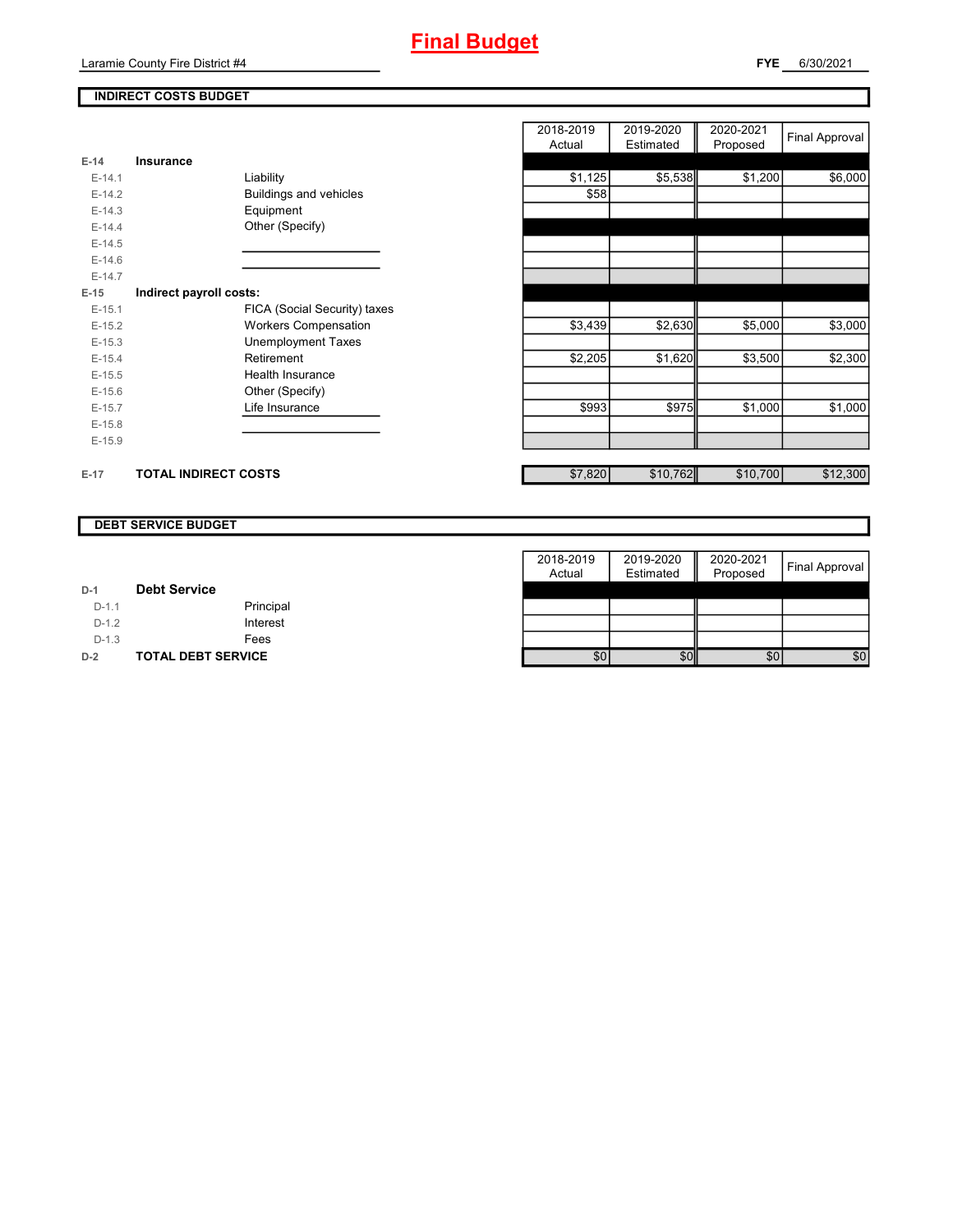#### Laramie County Fire District #4 **NAME OF DISTRICT/BOARD**

## **GENERAL FUNDS**

|         | <b>OLINLIVAL I UNDO</b>                             |             |                  |                  |                |
|---------|-----------------------------------------------------|-------------|------------------|------------------|----------------|
|         |                                                     | End of Year | <b>Beginning</b> | <b>Beginning</b> |                |
|         |                                                     | 2018-2019   | 2019-2020        | 2020-2021        |                |
|         | <b>Balances at Beginning of Fiscal Year</b>         | Actual      | Estimated        | Proposed         | Final Approval |
| $C-1.1$ | General Fund Checking Account Balance               | \$277.345   | \$277.345        | \$354.216        | \$394.735      |
| $C-1.2$ | Savings and Investments Account Balance             | \$222.886   | \$222.886        | \$193.032        | \$193.034      |
| $C-1.3$ | General Fund CD Balance                             |             | \$0              |                  |                |
| $C-1.4$ | All Other Funds                                     |             | \$0              |                  |                |
| $C-1.5$ | Reserves (From Below)                               | \$21,827    | \$21.827         | \$81,827         | \$181,827      |
| $C-1.6$ | <b>Total Estimated Cash and Investments on Hand</b> | \$522,058   | \$522,058        | \$629,075        | \$769,596      |

| $C-2$    | <b>General Fund Reductions:</b>               |
|----------|-----------------------------------------------|
| $C - 21$ | a. Unpaid bills at FYE                        |
| $C-2.2$  | b. Reserves                                   |
| $C-2.3$  | Total Deductions (a+b)                        |
| $C - 24$ | <b>Estimated Non-Restricted Funds Availab</b> |

**C-1 Balances at Beginning of Fiscal Year**

| $C-2.1$ | a. Unpaid bills at FYE                          |           |           |           |           |
|---------|-------------------------------------------------|-----------|-----------|-----------|-----------|
| $C-2.2$ | b. Reserves                                     | \$21.827  | \$81,827  | \$81.827  | \$181.827 |
| $C-2.3$ | Total Deductions (a+b)                          | \$21.827  | \$81.827  | \$81.827  | \$181.827 |
| $C-2.4$ | <b>Estimated Non-Restricted Funds Available</b> | \$500.231 | \$440.231 | \$547.248 | \$587,769 |

## **SINKING & DEBT SERVICE FUNDS**

| $C-3$    |                                                             | 2018-2019<br>Actual | 2019-2020<br>Estimated | 2020-2021<br>Proposed | <b>Final Approval</b> |
|----------|-------------------------------------------------------------|---------------------|------------------------|-----------------------|-----------------------|
| $C-3.1$  | Beginning Balance in Reserve Account (end of previous year) |                     | \$0                    | \$0                   |                       |
| $C-3.2$  | Date of Reserve Approval in Minutes:                        |                     |                        |                       |                       |
| $C-3.3$  | Amount to be added to the reserve                           |                     |                        |                       |                       |
| $C-3.4$  | Date of Reserve Approval in Minutes:                        |                     |                        |                       |                       |
| $C-3.5$  | SUB-TOTAL                                                   | \$0                 | \$0                    | \$0                   | \$0                   |
| $C-3.6$  | Identify the amount and project to be spent                 |                     |                        |                       |                       |
| $C-3.7$  | a.                                                          |                     |                        |                       |                       |
| $C-3.8$  | b.                                                          |                     |                        |                       |                       |
| $C-3.9$  |                                                             |                     |                        |                       |                       |
| $C-3.10$ | Date of Reserve Approval in Minutes:                        |                     |                        |                       |                       |
| $C-3.11$ | TOTAL CAPITAL OUTLAY (a+b+c)                                | \$0                 | \$0                    | \$0                   | \$0                   |
| $C-3.12$ | Balance to be retained                                      | \$0                 | \$0                    | \$0                   | \$0                   |
|          |                                                             |                     |                        |                       |                       |

## **RESERVES**

|          |                                                             |           | 2018-2019 | 2019-2020 | 2020-2021 | Final Approval |
|----------|-------------------------------------------------------------|-----------|-----------|-----------|-----------|----------------|
| $C-4$    |                                                             |           | Actual    | Estimated | Proposed  |                |
| $C-4.1$  | Beginning Balance in Reserve Account (end of previous year) |           | \$21,827  | \$21,827  | \$81,827  | \$81,827       |
| $C-4.2$  | Date of Reserve Approval in Minutes:                        |           |           |           |           |                |
| $C-4.3$  | Amount to be added to the reserve                           |           |           | \$60,000  |           | \$100,000      |
| $C-4.4$  | Date of Reserve Approval in Minutes:                        | 6/16/2020 |           |           |           |                |
| $C-4.5$  | SUB-TOTAL                                                   |           | \$21,827  | \$81,827  | \$81,827  | \$181.827      |
| $C-4.6$  | Identify the amount and project to be spent                 |           |           |           |           |                |
| $C-4.7$  | a.                                                          |           |           |           |           |                |
| $C-4.8$  | b.                                                          |           |           |           |           |                |
| $C-4.9$  |                                                             |           |           |           |           |                |
| $C-4.10$ | Date of Reserve Approval in Minutes:                        |           |           |           |           |                |
| $C-4.11$ | TOTAL OTHER RESERVE OUTLAY (a+b+c)                          |           | \$0       | \$0       | \$0       | \$0            |
| $C-4.12$ | Balance to be retained                                      |           | \$21,827  | \$81,827  | \$81,827  | \$181.827      |
|          |                                                             |           |           |           |           |                |

## **BOND FUNDS**

|         |                                                             | 2018-2019 | 2019-2020   | 2020-2021 | Final Approval |
|---------|-------------------------------------------------------------|-----------|-------------|-----------|----------------|
| $C-5$   |                                                             | Actual    | Estimated   | Proposed  |                |
| $C-5.1$ | Beginning Balance in Reserve Account (end of previous year) |           | \$0         | \$0       |                |
| $C-5.2$ | Date of Reserve Approval in Minutes:                        |           |             |           |                |
| $C-5.3$ | Amount to be added to the reserve                           |           |             |           |                |
| $C-5.4$ | Date of Reserve Approval in Minutes:                        |           |             |           |                |
| $C-5.5$ | SUB-TOTAL                                                   | \$0       | \$0         | \$0       | \$0            |
| $C-5.6$ | Identify the amount and project to be spent                 |           |             |           |                |
| $C-5.7$ | Date of Reserve Approval in Minutes:                        |           |             |           |                |
| $C-5.8$ | Balance to be retained                                      | \$0       | <b>\$01</b> | \$0       | \$0            |
|         |                                                             |           |             |           |                |
| $C-5.9$ | TOTAL TO BE SPENT                                           | \$0       | \$0         | \$0       | \$0            |

**FYE** 6/30/2021